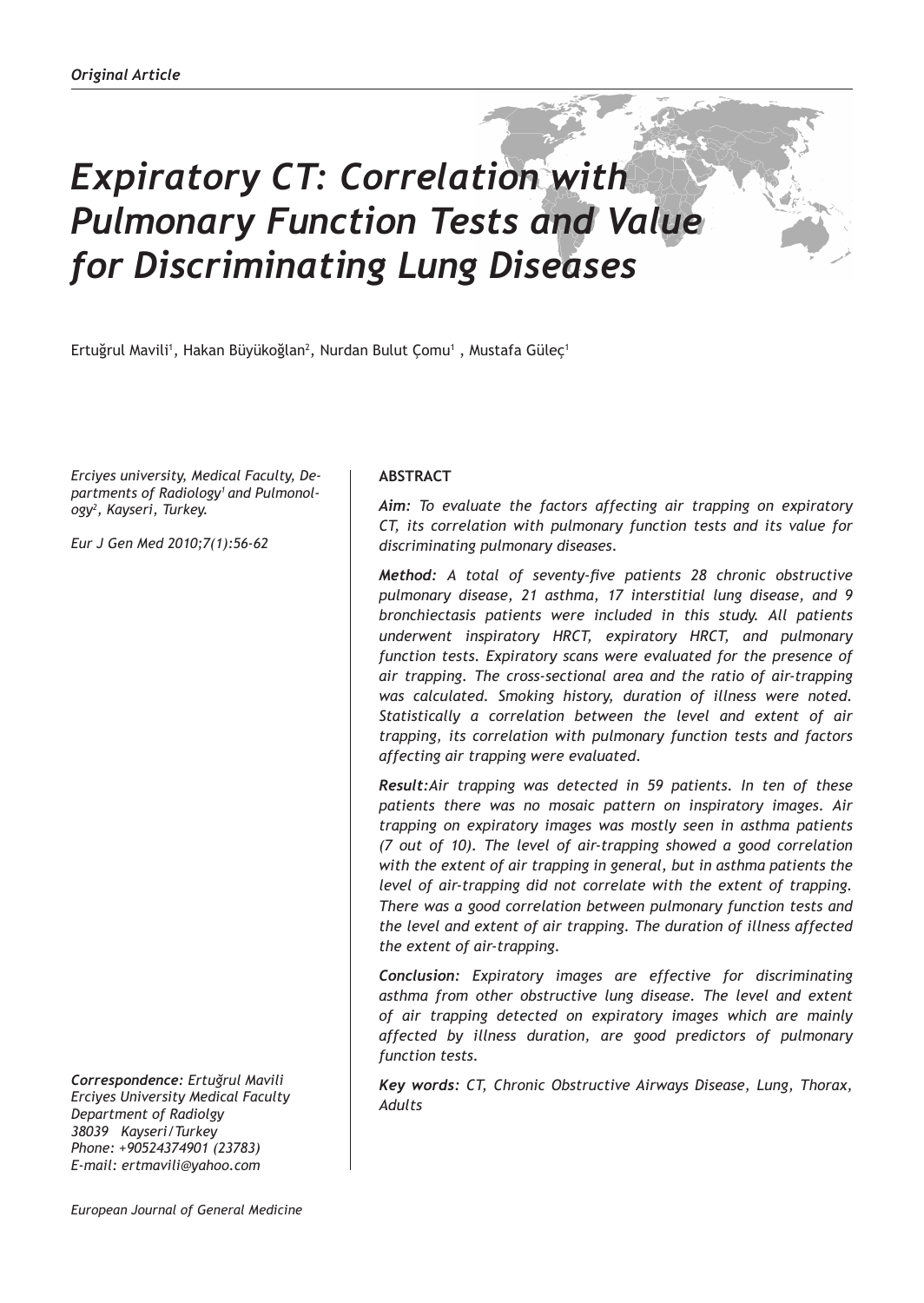## *Mavili et al.*

## **INTRODUCTION**

The advent of CT has been a revolution for the evaluation of pulmonary parenchymal disease. High resolution CT (HRCT) images obtained at full inspirium are invaluable for morphological evaluation of interstitial and parenchymal abnormalities (1). HRCT obtained at full expiration has been used as a complement in patients suffering from emphysema, bronchiectasis, asthma, and small airways disease. Expiration leads to a marked and homogeneous increase in lung attenuation. No or minor increase of lung attenuation on scans obtained at full expiration is referred to as air trapping which is supposed to be an ancillary finding of obstructive lung disease. (1-4). The pulmonary function tests (PFT) which are routinely used provide a global overview of both lungs without local information. A significant deterioration of both lungs is generally needed for a change in PFT parameters (5). Therefore expiratory HRCT might be valuable in patients with normal or slightly abnormal PFT by showing the presence and distribution of air trapping (5). Although there are many studies performed for the correlation of PFT and expiratory HRCT scans their results are controversial (3-16). Moreover the significance of air trapping is not known since many factors affect the presence of air trapping (6,8).

We conducted this study for showing the factors affecting the level and extent of air trapping and evaluated whether the level and extent of air trapping has a correlation with pulmonary function tests and whether it is valuable for discriminating pulmonary diseases.

#### **MATERIAL AND METHODS**

Seventy five patients 28 chronic obstructive pulmonary disease (COPD), 21 asthma, 9 bronchiectasis, 17 interstitial lung disease (ILD) were included in this study. Ethical committee approval and informed consent was obtained from all patients. Age of the patient, duration of the disease and smoking history were noted. Inspiratory HRCT scans, expiratory HRCT scans and pulmonary function tests (PFT) were obtained from the patients.

All images were obtained with SCHIMADZU. SCT 7000- TX BT machine. Inspiratory HRCT scans were obtained at full inspiration with 1mm thick sections at 10 mm intervals from the lung apices to below the costophrenic angles. 512\*512 reconstruction matrix was used. Examinations were performed with 240-

300 mAs, 130 kVp. Same parameters were used for expiratory images; only the interval was taken 20 mm. All scans were obtained in supine position. Contrast agent was not used. All images were reconstructed with a bone algorithm. Window settings appropriate for the assessment of the bronchi and the lung parenchyma (level –500 to –700; width 1000-1500) were used.

#### **Interpretation of CT scans**

All inspiratory HRCT scans were evaluated for the presence of mosaic perfusion on inspiratory images and for air trapping on expiratory images. When the lung attenuation did not show any decrease on corresponding expiratory images it was accepted as air trapping. Involvement in only few pulmonary lobules, air trapping in the vicinity of the minor fissures and relatively low attenuating apical segments of the lower lobes were accepted as normal. A visual and a semiquantitative classification were used for air trapping. Visually the level of air trapping was classified as subsegmental, segmental or lobar. The cross-sectional area of air trapping was assessed at three levels aortic arch, tracheal carina, and above the diaphragm on the expiratory scans by superimposing a grid of 3x3 mm squares semiquantitavely as the method used by Lucidarme et al. (7). The number of squares overlying the parenchyma and squares containing air trapping were calculated. The ratio of air-trapping was calculated by determining the ratio of squares containing an area of decreased attenuation to the total number of squares overlying the lung parenchyma. The ratio of air trapping was classified as 0-24%, 25-49%, 50-74%, and 75-100% at each level. Afterwards points ranging from1 to 4 respectively were given according to the ratio of air trapping. The points at each level were summed and the extent of air trapping was found. Extent of air trapping was classified as mild 0-6 point, moderate 7-12 point or severe 13-24 point. A correlation between the level and extent of the disease was evaluated.

All patients underwent respiratory function tests with Sensor Medics V-max 20 or Sensor Medics V-max 22 machine FEV1, FVC, FEV1/FVC were evaluated. In patients with FEV1/FVC lower than %70; FEV1 between 70-85% represents mild, 50-69% represents moderate, 35-50% represents severe and lower than %35 represents very severe airway obstruction. The correlation between the PFT and air trapping was evaluated.

Statistical analysis was performed with SPSS 9. 0 software program nonparametric spearman correlation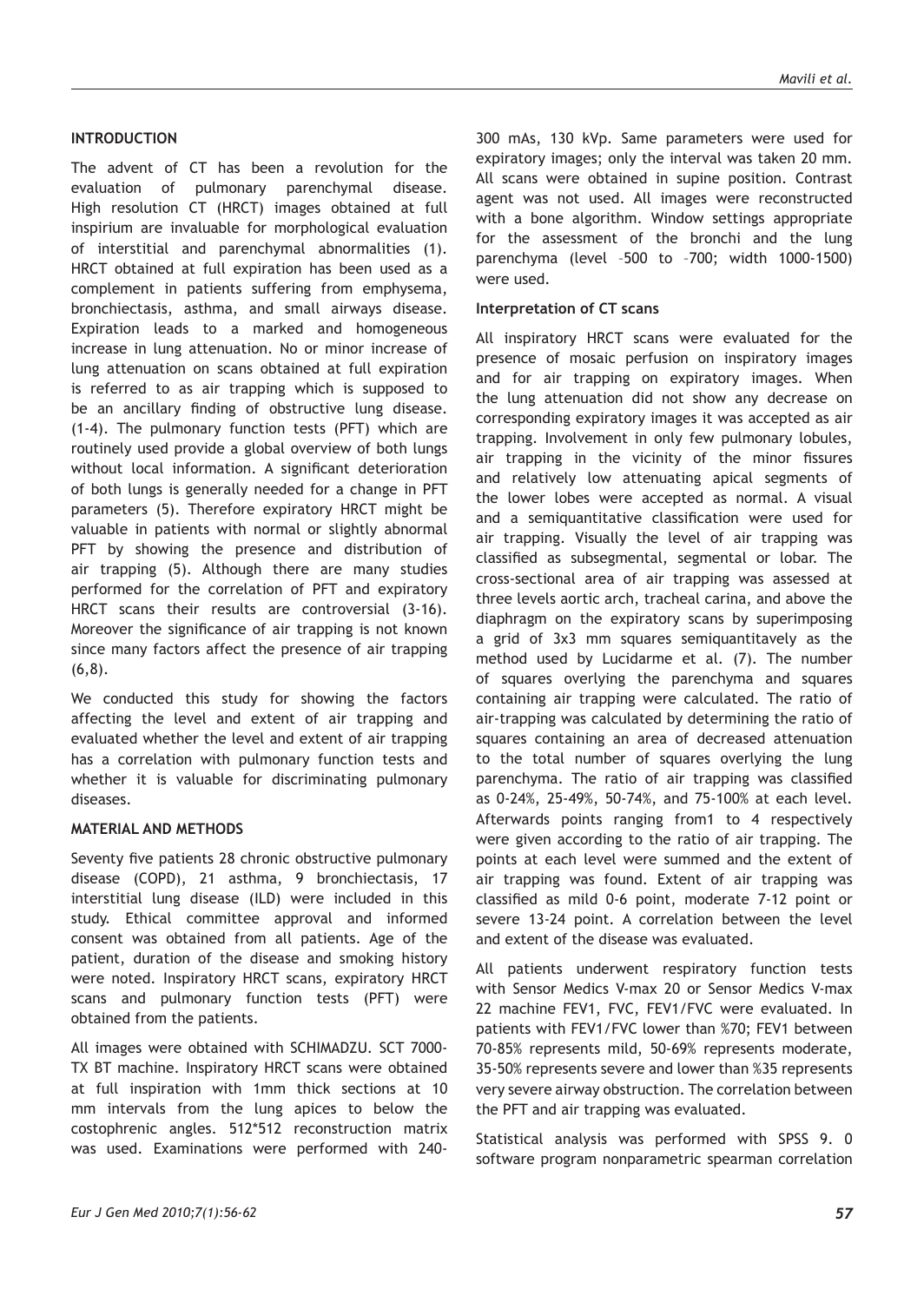| Table 1. The relationship between disease and the extent and level of air-trapping |                                      |                      |              |              |                |                      |                |   |                |        |  |
|------------------------------------------------------------------------------------|--------------------------------------|----------------------|--------------|--------------|----------------|----------------------|----------------|---|----------------|--------|--|
| <b>Disease</b>                                                                     |                                      | Levl of air-trapping |              |              |                |                      |                |   |                |        |  |
|                                                                                    |                                      |                      | Subsegmental |              | Segmental      |                      |                |   | Lobar          |        |  |
|                                                                                    | Extent<br>Of Air-<br><b>Trapping</b> | Mild                 | Moderate     | Severe       | Mild           | Moderate Severe Mild |                |   | Moderate       | Severe |  |
| Asthma                                                                             |                                      | 5                    | 4            |              | $\overline{2}$ | 2                    | $\mathbf{1}$   | 2 | 1              |        |  |
| <b>COPD</b>                                                                        |                                      | 3                    | 3            | $\mathbf{3}$ | $\mathbf{1}$   | 9                    | $\overline{4}$ |   | $\overline{2}$ |        |  |
| <b>Bronchiectasis</b>                                                              |                                      |                      | 3            |              |                | $\overline{4}$       | 1              |   |                |        |  |
| <b>ILD</b>                                                                         |                                      | 5                    |              |              |                |                      |                |   |                |        |  |

(NPS) and chi-square tests were used. All P values less than 0. 05 were considered to be significant.

## **RESULTS**

Our study group consisted of 38 men, 37 women with a mean age of  $53.3\pm13.7$  (20-78) years. 21 (28%) were followed as asthma, 28 (37.3%) as COPD, 9 (% 12) as bronchiectasis and 17 (22.7%) as ILD (4 sarcoidosis, 1 hypersensitivity pneumonitis and 12 interstitial fibrosis). The asthma group consisted of 14 (66.66%) women and seven  $(33.34%)$  men whose mean age was  $39.10±10.5$ (20-62) years. Duration of illness was 9.2±5.0 (3-20) years. Six patients had smoking history. On inspiratory images decreased attenuation was detected in 10 patients whereas on expiratory images air trapping was detected in 17 patients.

The COPD group consisted of 21 (75%) men and seven (25%) women with a mean age of 61.6±7.6 (47-78) years, Duration of illness was 10,9±4.5 (3-19) years. 19 (67.85%) patients had smoking history. On inspiratory images decreased attenuation was detected in 24 patients whereas on expiratory images air trapping was detected in 26 patients.

The bronchiectasis group consisted of 5 (55.5%) men and 4 (44.5%) women. with a mean age of 54.6±14. 5 (35-70) years. Duration of illness was 10±5.15 (4-17) years. Five (55.5%) patients had smoking history. All 9 patients had air trapping on inspiratory and expiratory images.

The ILD group consisted of 5 (29.4%) men and 12 (70.6%) women. with a mean age of 56.65±11.48 (34-74) years. Duration of illness was 2.17±2.21 (1-8) years. 4 (22.18%) patients had smoking history. On inspiratory images decreased attenuation was detected in 6 patients whereas on expiratory images air trapping was detected in 7 patients.

## **Air trapping**

Mosaic pattern was detected in 49 patients on inspiratory images whereas on expiratory images air trapping was seen in 59 patients. The extent and level of air trapping is shown in table 1. In patients with subsegmental airtrapping the extent was mild in 13 (48.1%) and moderate in 11 (40.7%) patients. In patients with segmental air trapping the extent of air trapping was moderate in 15 (60%) patients. NPS showed correlation between the level and extent of air trapping (p<0.0001). In COPD patients the extent of air trapping correlated well with the level of air trapping. But in asthma patients the extent of air trapping did not correlate well with the level of air trapping. It was mild or moderate in patients with lobar involvement (Figure 1). And air trapping on expiratory images without mosaic pattern on inspiratory images was mostly detected in asthma (7 patients) (Figure 2). Two COPD and one ILD (Figure 3) patient had also expiratory air trapping.

*Table 2: Relationship between illness duration and extent of air-trapping*

| <b>Illness</b> | <b>Extent of Air-Trapping</b> |   |          |        |  |  |  |  |
|----------------|-------------------------------|---|----------|--------|--|--|--|--|
| duration       | normal mild                   |   | moderate | severe |  |  |  |  |
| <5 years       | 12                            |   |          |        |  |  |  |  |
| 5-10 years     | 4                             | 8 | 9        | 1      |  |  |  |  |
| $>10$ year     |                               | 4 | 13       | 10     |  |  |  |  |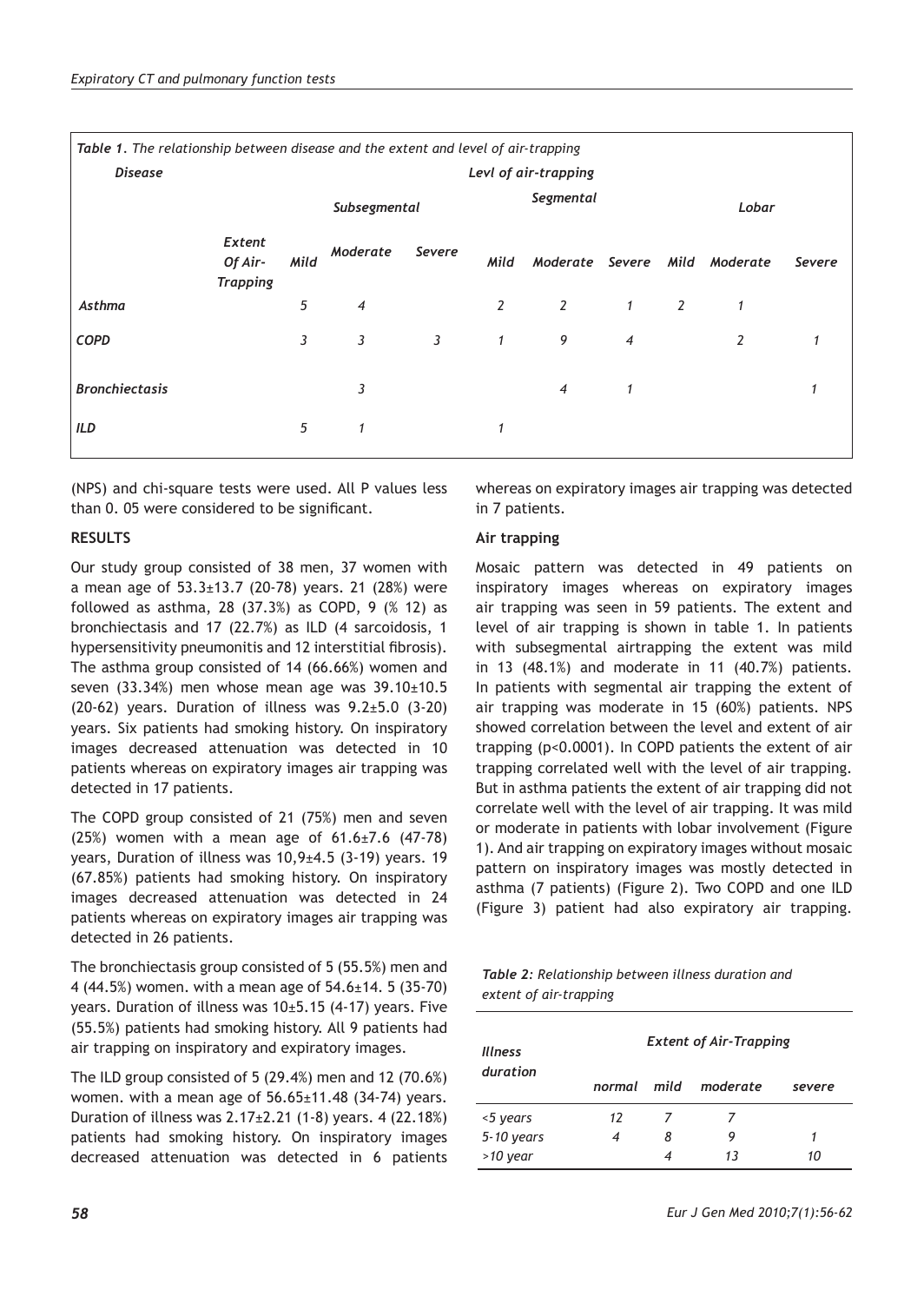

Fig1-A



Fig2-A



Fig1-B

*Figure 1: 63 y, F, Asthma: On inspiratory images (A), mosaic attenuation together with bronchiectasis is seen and on expiratory images (B) lobar air trapping on the right upper lobe is seen. The extent of air trapping was mild in this patient.*



Fig2-B

*Figure 2: 45 y, F, Asthma, on inspiratory images (A), homogeneous attenuation is seen whereas on expiratory images (B) subsegmental air trapping is seen.*

Pulmonary function tests were normal in six patients, obstructive in 28 patients restrictive in14 patients, and mixed type in 27 patients. In five (6,7%) patients with normal PFT air-trapping with mild extension was detected. In six (8%) patients four obstructive and two mixed pattern no air trapping was detected. The PFT of all patients with mosaic pattern was abnormal. The extent of air-trapping was not severe in any of the patients with normal FEV1. All the patients with severely decreased FEV1 had air-trapping. In seven out of 11 patients with severely decreased FEV1 the extent of air trapping was severe. NPS showed significant correlation between FEV1 and extent of air-trapping. (p<0. 001)

There was no significant difference in the level of air trapping between smokers and non-smokers. Segmental and subsegmental involvement was dominant in both groups. Table 2 shows duration of illness and the extent of air-trapping on CT. Twelve (%46.1) of the patients with a history of less than five years illness duration did not show any air-trapping. And the extent of airtrapping was not severe in any of these patients.All the patients with a history of more than 10 years illness had air-trapping. In 10 (%37) of these patients the extent of air trapping was severe. There was correlation between duration of illness and the extent of air-trapping (p=0. 002). There was also correlation between duration of illness and the level of air-trapping (p=0.038).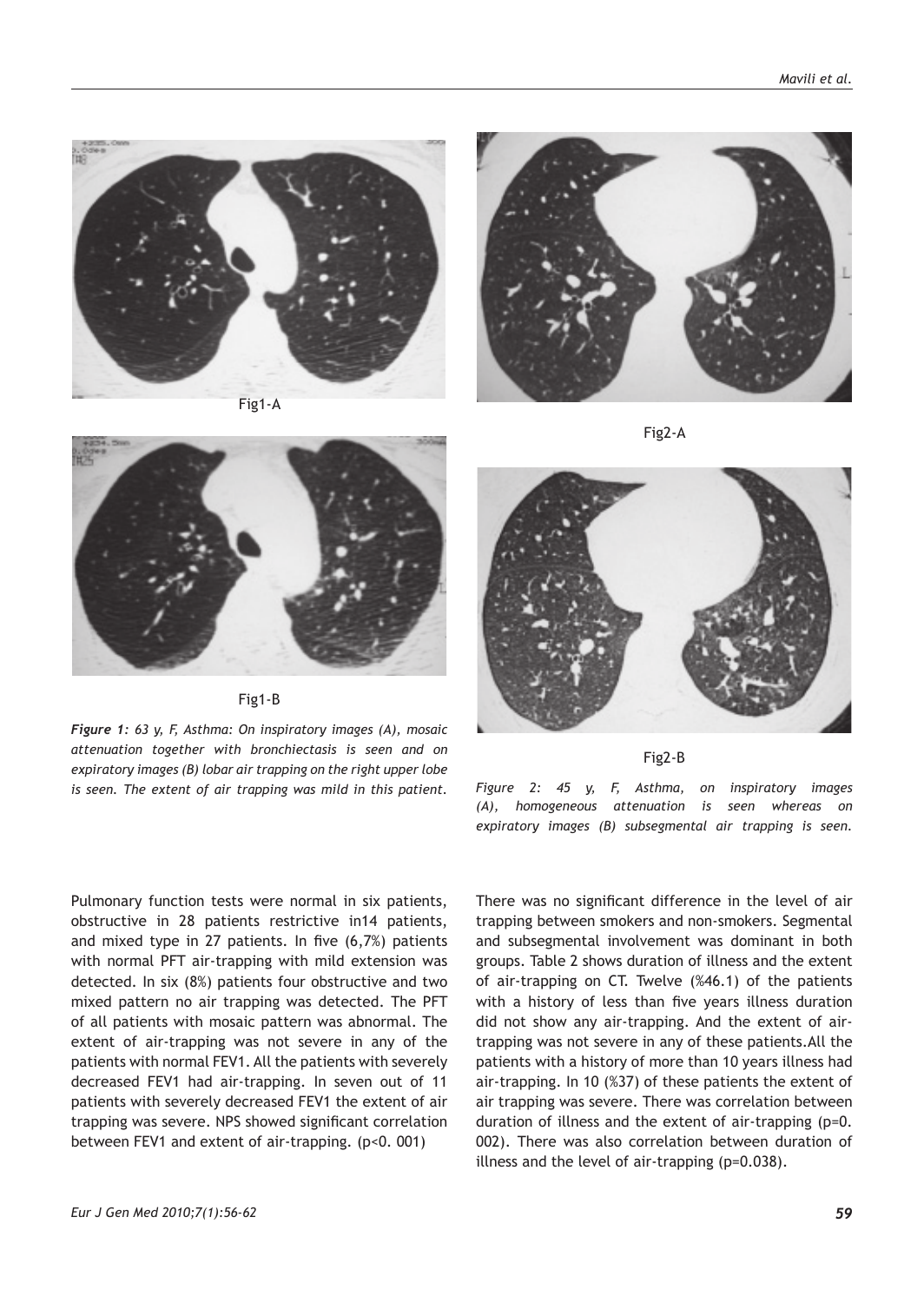



## 3-B

*Figure 3: 35 y, F, ILD, on inspiratory images (A), homogeneous attenuation together with interstitial thickening is seen whereas on expiratory images (B) subsegmental air trapping is seen.*

## **DISCUSSION**

Mosaic pattern presents as patchy decreased and increased attenuation areas. This finding is nonspecific and may be seen in airway, vascular and infiltrative diseases. In airway and vascular diseases the diameter of the vascular structures in high attenuation areas is greater than the ones in low attenuation areas (7,8). In infiltrative diseases ground glass appearance (patchy decreased and increased attenuation areas) due to filling of alveolus is seen. The diameter of the vascular structures is equal in normal and abnormal appearing areas. Sometimes it is impossible to differentiate between ground-glass opacity and mosaic perfusion. In this case, expiratory

images may be helpful, no attenuation increase on expiratory images means air-trapping which is the cause of mosaic attenuation (7, 9). also in our study expiratory images were helpful for detecting airtrapping.

The inspiratory images are mostly abnormal in patients with air-trapping (10, 11). Yang et al proposed that the presence of air trapping on inspiratory images was a predictor of severe airway disease (12). In concordance to this none of our patients with mosaic perfusion had normal FEV1 levels. Arakawa et al (11) reported that %20 of patients with normal inspiratory images had air trapping on expiratory images. They also concluded that air trapping on expiratory images is a finding of mild airway disease. Also in our study the patients with expiratory air trapping had mild airway disease.Lucidarme et al. (7) reported that 41%of the patients with obstructive pattern on PFT had normal expiratory images. In the present study six (8%) patients with obstructive pattern on PFT had normal expiratory images. The presence of air trapping in patients with normal PFT and abnormal PFT without air trapping suggests that this two modalities are complementary.

Chung et al. (13) and Hansell et al. (14) found good correlation between FEV1 and air trapping. Whereas Lucidarme et al (7) reported a weak correlation. Tanaka et al. (15) found significant correlation between extent of air trapping and FEV1/FVC. This study also shows that there is a good correlation between FEV1 and the extent of air trapping.

Expiratory air trapping may also be seen in interstitial lung diseases such as hypersensitivity pneumonitis, sarcoidosis, histiocytosis-x and smokers (10,11,16,17). The bronchiolar obstruction is the result of fibrosis, bronchiolar, or peribronchiolar granulomas, interstitial infiltration, or inflammatory luminal exudates. Magkanas et al. (18) reported that %83 of sarcoiodosis patients had air trapping on expiratory images whereas only minority of them had mosaic pattern on inspiratory images. In the present study one sarcoidosis patient with normal inspiratory HRCT findings had expiratory air trapping.

The patterns of obstructive airway disease may discriminate diseases. Particularly air-trapping on expiratory images suggests asthma and obliterative bronchiolitis (10, 19). Our findings also supports that expiratory air trapping suggests asthma. We also think that lobar involvement without severe extent of air trapping suggests central involvement and is a pattern of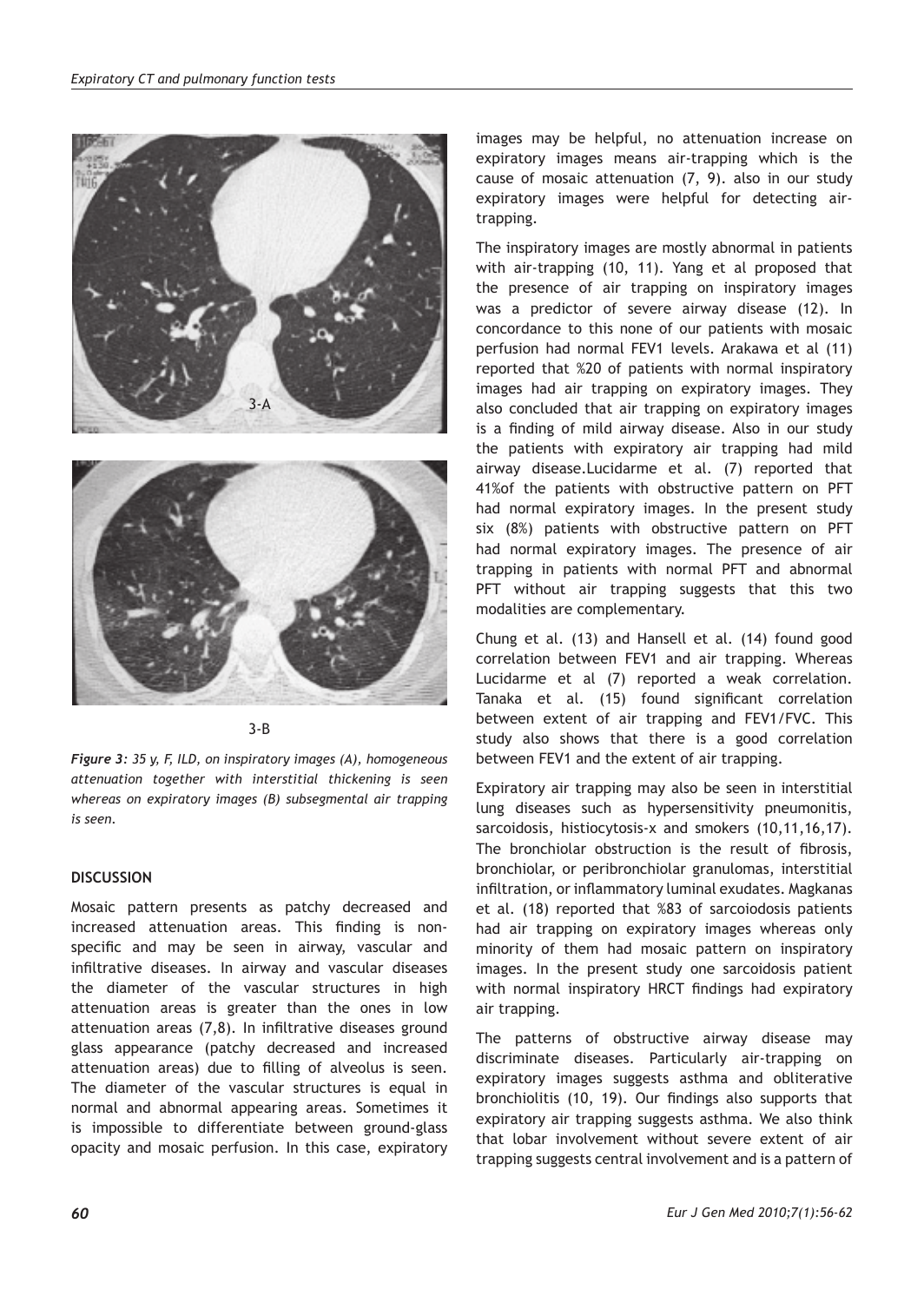asthma. Kraft et al. (20) who performed transbronchial biopsies found that the peripheral airways were mostly affected in asthma patients. The studies performed with excised lungs concluded that central involvement was predominant. (21). But now a days it is widely accepted that the airway inflammation in asthma affects the central and peripheral airways. Although COPD is a disease of central airways it mostly affects the small airways (22). In our study the predominant involvement was subsegmental or segmental in 14 (%67) of asthma patients and 23 (83%) of COPD patients which favours small airway involvement. Lobar involvement was seen in three asthma and COPD patients. But the patients with lobar involvement without extensive airtrapping had the diagnosis of asthma which favours central involvement. Therefore our study suggests central and peripheral involvement in asthma patients and peripheral involvement in COPD patients.

The frequency of air trapping increases with age, and its severity increases with age and duration of illness and smoking (6, 22). Lee et al (6) found significant correlation between age, illness duration and the extent of air trapping . In our study there was no correlation between patient age and extent of air trapping This discrepancy is due to the heterogeneous patient population. Asthma is seen in younger people whereas COPD is seen in older people. This study showed that the duration of illness was a good predictor for air trapping and patients with more then 10 year illness had more extensive and mainly segmental or lobar involvement. Mastora et al (23) reported that segmental and lobar air trapping was more frequently observed among smokers whereas Tanaka et al. (15) found no correlation between smoking history and level of air trapping. Also in our study there was no correlation between the level of air trapping and smoking history, but this is probably the result of patient selection. In conclusion: Expiratory images are helpful for showing air trapping in patients with obstructive lung diseases. Expiratory air trapping without mosaic perfusion mainly suggests asthma. It seems that the illness duration is the most important predictor for the extent of air-trapping. The extent of air trapping correlates well with pulmonary function tests

## *REFERENCES*

*1. Kazerooni EA. High-resolution CT of the lungs. Am J Roentgenol 2001;177:501-19*

- *2. Worthy SA, Müller NL, Hartman TE, Swensen SJ, Padley SPG, Hansel DM. Mosaic attenuation pattern on thin section CT scan of the lung: differentiation among infiltrative, airway and vascular diseases as a cause. Radiology 1997; 205:465-70.*
- *3. Arakawa H, Webb RW, McCowin M, Katsou G, Lee K, Seitz RF. Inhomogeneous lung attenuation at thin section CT: diagnostic value of expiratory scans. Radiology 1998; 206:89-94.*
- *4. Takahashi M, Murata K, Takazakura R, et al. Bronchiolar disease: spectrum and radiological findings. Eur J Radiol 2000; 35:15-29.*
- *5. Kauczor HU, Hast J, Heussel CP, Schlegel J, Mildenberger P, Thelen M. CT attenuation of paired HRCT scans obtained at full inspiratory/expiratory position: comparison with pulmonary function tests. Eur Radiol 2002;12: 2757-63.*
- *6. Lee KW, chung SY, Yang I, Lee Y, Ko YE, Park MJ. Correlation of aging and smoking with air trapping at thin section CT of the lung in asymptomatic subjects. Radiology 2000; 214:831-6.*
- *7. Lucidarme O, Coche E, Cluzel P, Mourey-Gerosa I, Howarth N, Grenier P. Expiratory CT scans for chronic airway disease: correlation with pulmonary function test results. Am J Roentgenol 1998; 170:301-7.*
- *8. Webb WR, Stern EJ, Nalini K. Dynamic pulmonary CT: findings in healthy adult men. Radiology 1993;186:117-24.*
- *9. Stern EJ, Frank MS. Small airway diseases of the lungs: findings at expiratory CT. Am J Roentgenol1994;163:37-41.*
- *10. Arakawa H, Webb WR. Air trapping on expiratory high resolution CT scans in the absence of inspiratory scan abnormalities: correlation with pulmonary function tests and differential diagnosis. Am J Roentgenol 1998; 170:1349-53.*
- *11. Arakawa H, Niimi H, Kurihara Y, Nakajima Y, Webb RW. Expiratory high resolution CT: diagnostic value in diffuse lung diseases. Am J Roentgenol 2000;175:1537-43.*
- *12. Yang CF, Wu MT, Chiang AA, La, et al. Correlation of high resolution CT and pulmonary function in bronchiolitis obliterans. A study based on 24 patients associated with consumption of sauropus androgynus. Am J Roentgenol 1997;168:1045-50.*
- *13. Chung MH, Edinburgh KJ, Webb EM, McCowin M, Webb WR. Mixed infiltrative and obstructive disease on high resolution CT differential diagnosis and functional correlates in consecutive series. J Thorac Imaging 2001; 16:69-75.*